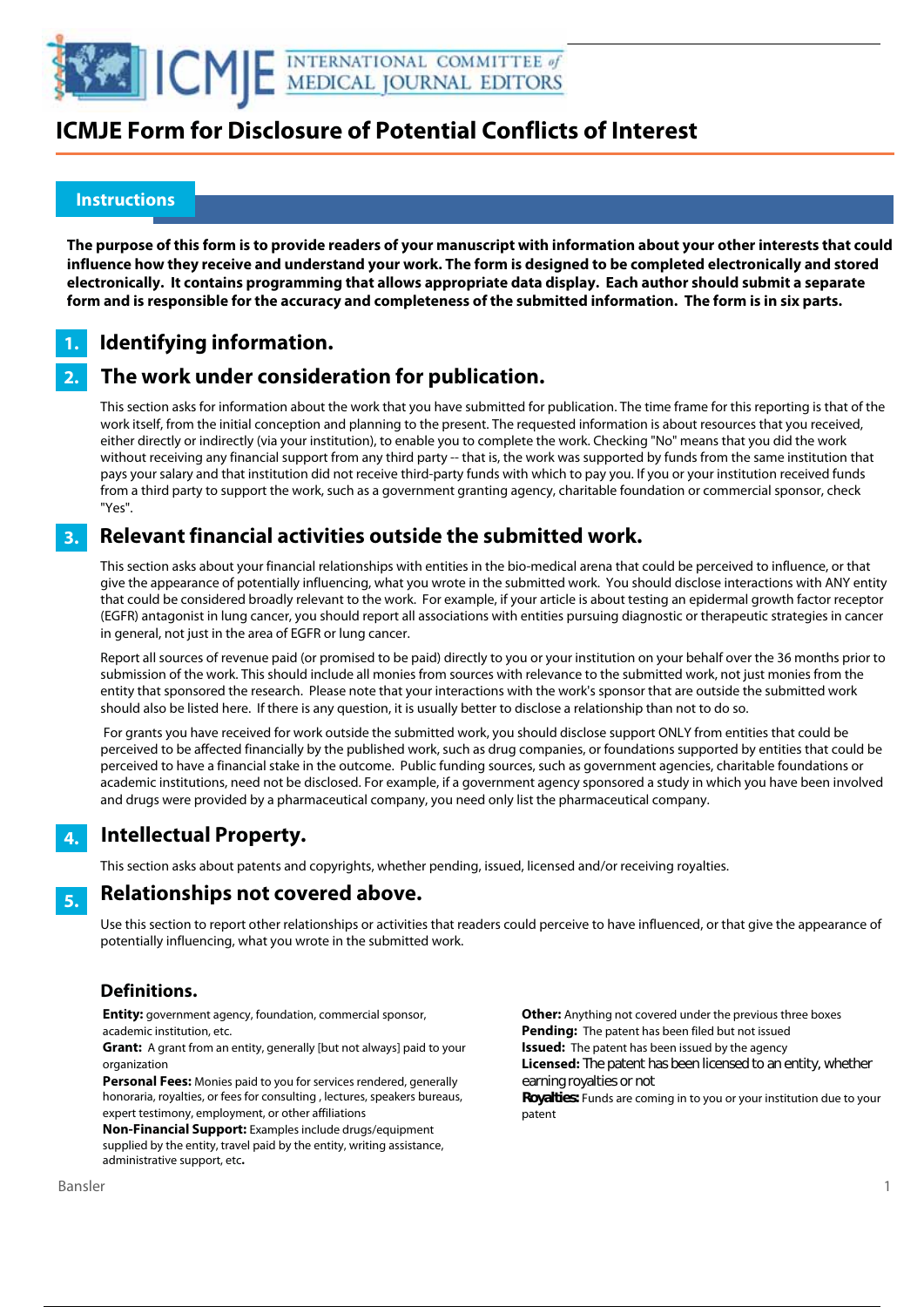

| <b>Section 1.</b>                    | <b>Identifying Information</b>                        |                                          |                                                   |
|--------------------------------------|-------------------------------------------------------|------------------------------------------|---------------------------------------------------|
| 1. Given Name (First Name)<br>Jørgen |                                                       | 2. Surname (Last Name)<br><b>Bansler</b> | 3. Date<br>02-March-2020                          |
|                                      | 4. Are you the corresponding author?                  | $\sqrt{ NQ}$<br>Yes                      | Corresponding Author's Name<br><b>Gustav From</b> |
| 5. Manuscript Title                  | Internationale erfaringer med EPJ i hospitalssektoren |                                          |                                                   |
| UFL-11-19-0655                       | 6. Manuscript Identifying Number (if you know it)     |                                          |                                                   |

# **The Work Under Consideration for Publication**

Did you or your institution **at any time** receive payment or services from a third party (government, commercial, private foundation, etc.) for any aspect of the submitted work (including but not limited to grants, data monitoring board, study design, manuscript preparation, statistical analysis, etc.)?

 $\sqrt{}$  No

|  | Are there any relevant conflicts of interest? |  | l Ye |
|--|-----------------------------------------------|--|------|
|--|-----------------------------------------------|--|------|

## **Relevant financial activities outside the submitted work. Section 3. Relevant financial activities outside the submitted work.**

Place a check in the appropriate boxes in the table to indicate whether you have financial relationships (regardless of amount of compensation) with entities as described in the instructions. Use one line for each entity; add as many lines as you need by clicking the "Add +" box. You should report relationships that were **present during the 36 months prior to publication**.

Are there any relevant conflicts of interest?  $\Box$  Yes  $\Box$  No

**Intellectual Property -- Patents & Copyrights** 

| Do you have any patents, whether planned, pending or issued, broadly relevant to the work? $\Box$ Yes $\Box$ No |  |  |  |  |
|-----------------------------------------------------------------------------------------------------------------|--|--|--|--|
|-----------------------------------------------------------------------------------------------------------------|--|--|--|--|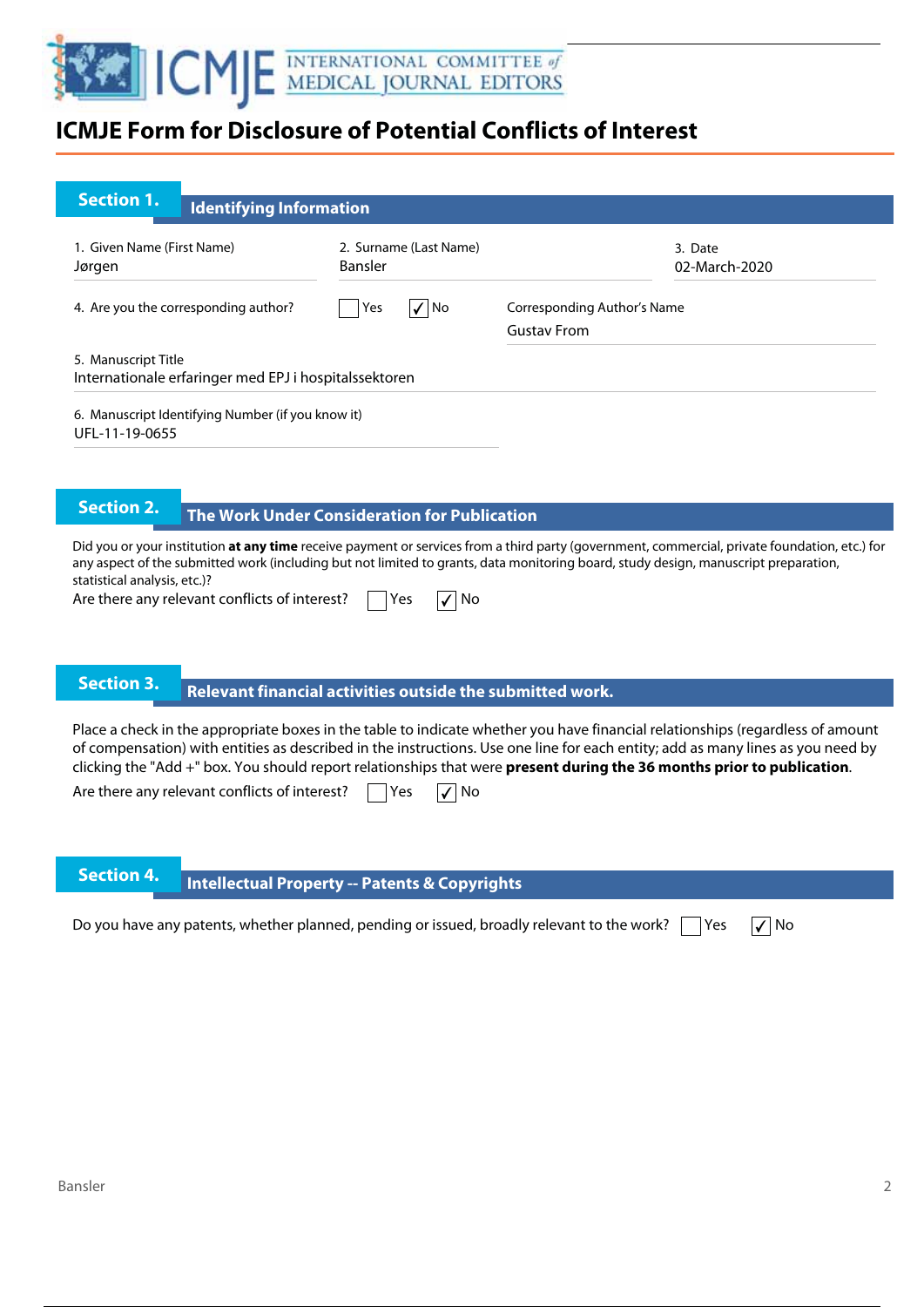

## **Section 5.** Relationships not covered above

Are there other relationships or activities that readers could perceive to have influenced, or that give the appearance of potentially influencing, what you wrote in the submitted work?

Yes, the following relationships/conditions/circumstances are present (explain below):

 $\sqrt{\sqrt{}}$  No other relationships/conditions/circumstances that present a potential conflict of interest

At the time of manuscript acceptance, journals will ask authors to confirm and, if necessary, update their disclosure statements. On occasion, journals may ask authors to disclose further information about reported relationships.

## **Section 6. Disclosure Statement**

Based on the above disclosures, this form will automatically generate a disclosure statement, which will appear in the box below.

Dr. Bansler has nothing to disclose.

### **Evaluation and Feedback**

Please visit http://www.icmje.org/cgi-bin/feedback to provide feedback on your experience with completing this form.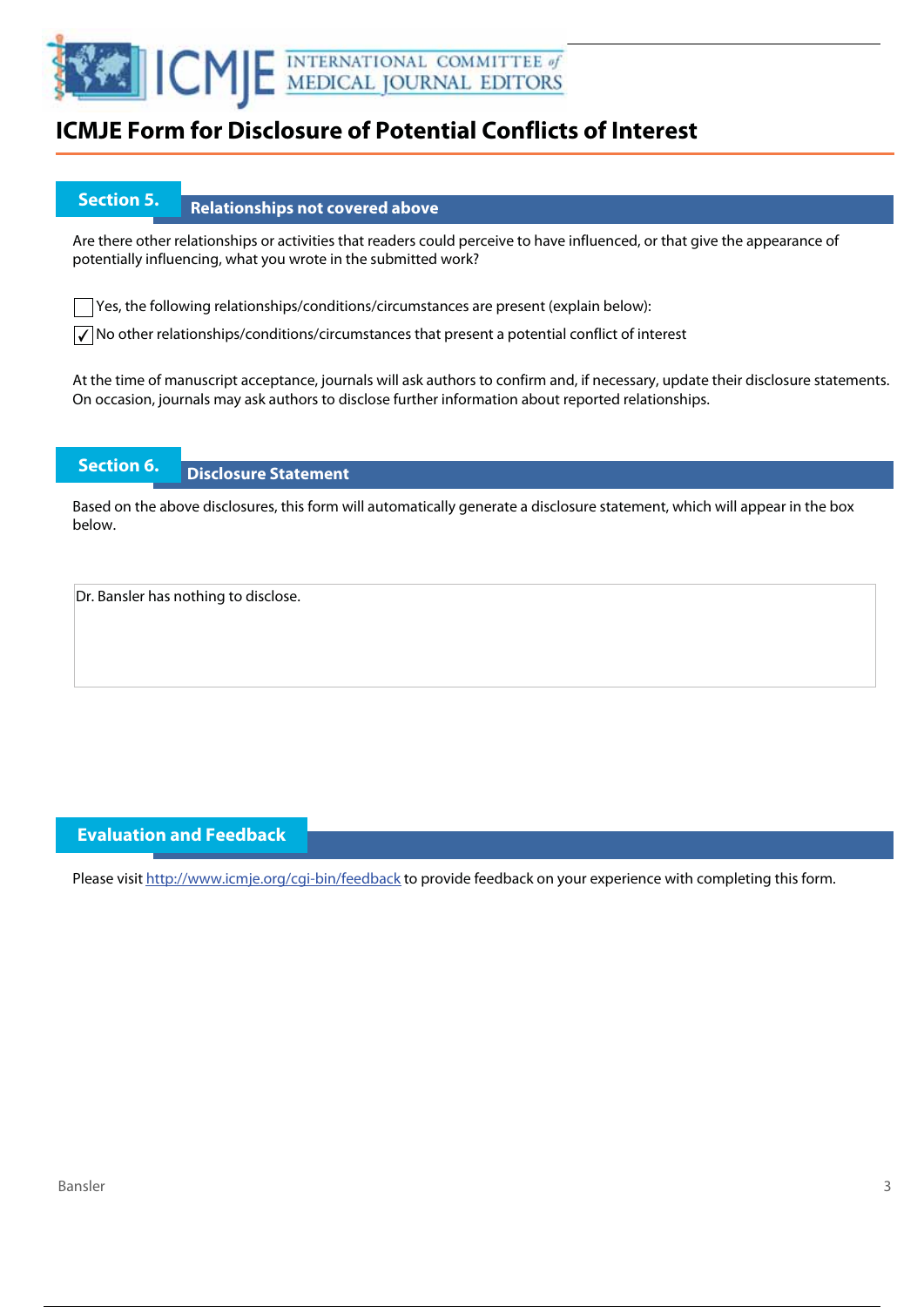

### **Instructions**

**The purpose of this form is to provide readers of your manuscript with information about your other interests that could influence how they receive and understand your work. The form is designed to be completed electronically and stored electronically. It contains programming that allows appropriate data display. Each author should submit a separate form and is responsible for the accuracy and completeness of the submitted information. The form is in six parts.** 

### **Identifying information. 1.**

### **The work under consideration for publication. 2.**

This section asks for information about the work that you have submitted for publication. The time frame for this reporting is that of the work itself, from the initial conception and planning to the present. The requested information is about resources that you received, either directly or indirectly (via your institution), to enable you to complete the work. Checking "No" means that you did the work without receiving any financial support from any third party -- that is, the work was supported by funds from the same institution that pays your salary and that institution did not receive third-party funds with which to pay you. If you or your institution received funds from a third party to support the work, such as a government granting agency, charitable foundation or commercial sponsor, check "Yes".

#### **Relevant financial activities outside the submitted work. 3.**

This section asks about your financial relationships with entities in the bio-medical arena that could be perceived to influence, or that give the appearance of potentially influencing, what you wrote in the submitted work. You should disclose interactions with ANY entity that could be considered broadly relevant to the work. For example, if your article is about testing an epidermal growth factor receptor (EGFR) antagonist in lung cancer, you should report all associations with entities pursuing diagnostic or therapeutic strategies in cancer in general, not just in the area of EGFR or lung cancer.

Report all sources of revenue paid (or promised to be paid) directly to you or your institution on your behalf over the 36 months prior to submission of the work. This should include all monies from sources with relevance to the submitted work, not just monies from the entity that sponsored the research. Please note that your interactions with the work's sponsor that are outside the submitted work should also be listed here. If there is any question, it is usually better to disclose a relationship than not to do so.

 For grants you have received for work outside the submitted work, you should disclose support ONLY from entities that could be perceived to be affected financially by the published work, such as drug companies, or foundations supported by entities that could be perceived to have a financial stake in the outcome. Public funding sources, such as government agencies, charitable foundations or academic institutions, need not be disclosed. For example, if a government agency sponsored a study in which you have been involved and drugs were provided by a pharmaceutical company, you need only list the pharmaceutical company.

### **Intellectual Property. 4.**

This section asks about patents and copyrights, whether pending, issued, licensed and/or receiving royalties.

#### **Relationships not covered above. 5.**

Use this section to report other relationships or activities that readers could perceive to have influenced, or that give the appearance of potentially influencing, what you wrote in the submitted work.

### **Definitions.**

**Entity:** government agency, foundation, commercial sponsor, academic institution, etc.

**Grant:** A grant from an entity, generally [but not always] paid to your organization

**Personal Fees:** Monies paid to you for services rendered, generally honoraria, royalties, or fees for consulting , lectures, speakers bureaus, expert testimony, employment, or other affiliations

**Non-Financial Support:** Examples include drugs/equipment supplied by the entity, travel paid by the entity, writing assistance, administrative support, etc**.**

**Other:** Anything not covered under the previous three boxes **Pending:** The patent has been filed but not issued **Issued:** The patent has been issued by the agency **Licensed:** The patent has been licensed to an entity, whether earning royalties or not **Royalties:** Funds are coming in to you or your institution due to your patent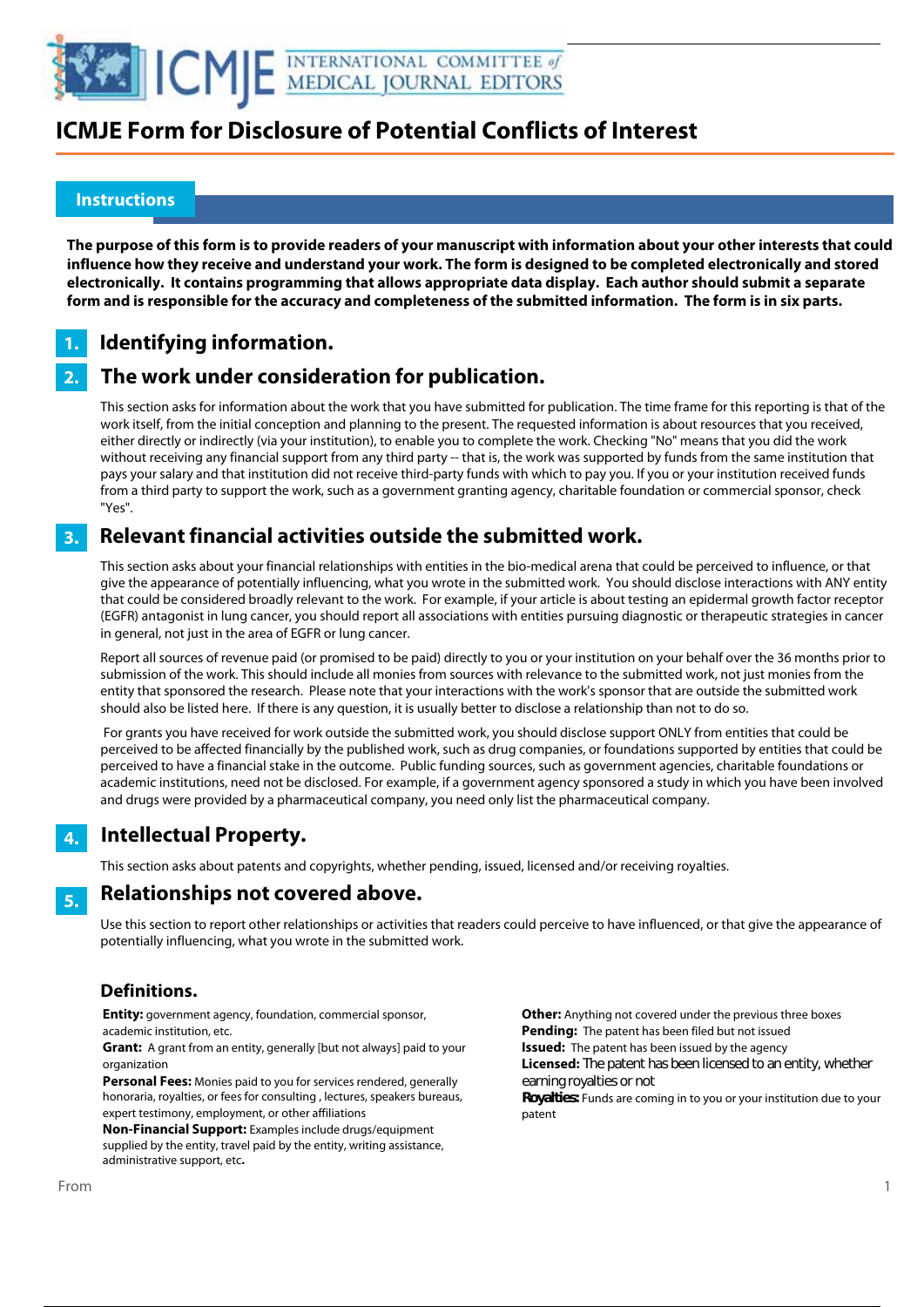

| <b>Section 1.</b>                    | <b>Identifying Information</b>                        |                                                     |                          |
|--------------------------------------|-------------------------------------------------------|-----------------------------------------------------|--------------------------|
| 1. Given Name (First Name)<br>Gustav |                                                       | 2. Surname (Last Name)<br>From                      | 3. Date<br>02-March-2020 |
|                                      | 4. Are you the corresponding author?                  | Yes<br>No                                           |                          |
| 5. Manuscript Title                  | Internationale erfaringer med EPJ i hospitalssektoren |                                                     |                          |
| UFL-11-19-0655                       | 6. Manuscript Identifying Number (if you know it)     |                                                     |                          |
|                                      |                                                       |                                                     |                          |
| <b>Section 2.</b>                    |                                                       | <b>The Work Under Consideration for Publication</b> |                          |

Did you or your institution **at any time** receive payment or services from a third party (government, commercial, private foundation, etc.) for any aspect of the submitted work (including but not limited to grants, data monitoring board, study design, manuscript preparation, statistical analysis, etc.)?

| Are there any relevant conflicts of interest? | <b>Yes</b> | ∣√∣No |
|-----------------------------------------------|------------|-------|
|                                               |            |       |

## **Relevant financial activities outside the submitted work. Section 3. Relevant financial activities outside the submitted work.**

Place a check in the appropriate boxes in the table to indicate whether you have financial relationships (regardless of amount of compensation) with entities as described in the instructions. Use one line for each entity; add as many lines as you need by clicking the "Add +" box. You should report relationships that were **present during the 36 months prior to publication**.

Are there any relevant conflicts of interest?  $\Box$  Yes  $\Box$  No

**Intellectual Property -- Patents & Copyrights** 

| Do you have any patents, whether planned, pending or issued, broadly relevant to the work? $\Box$ Yes $\Box$ No |  |  |
|-----------------------------------------------------------------------------------------------------------------|--|--|
|-----------------------------------------------------------------------------------------------------------------|--|--|